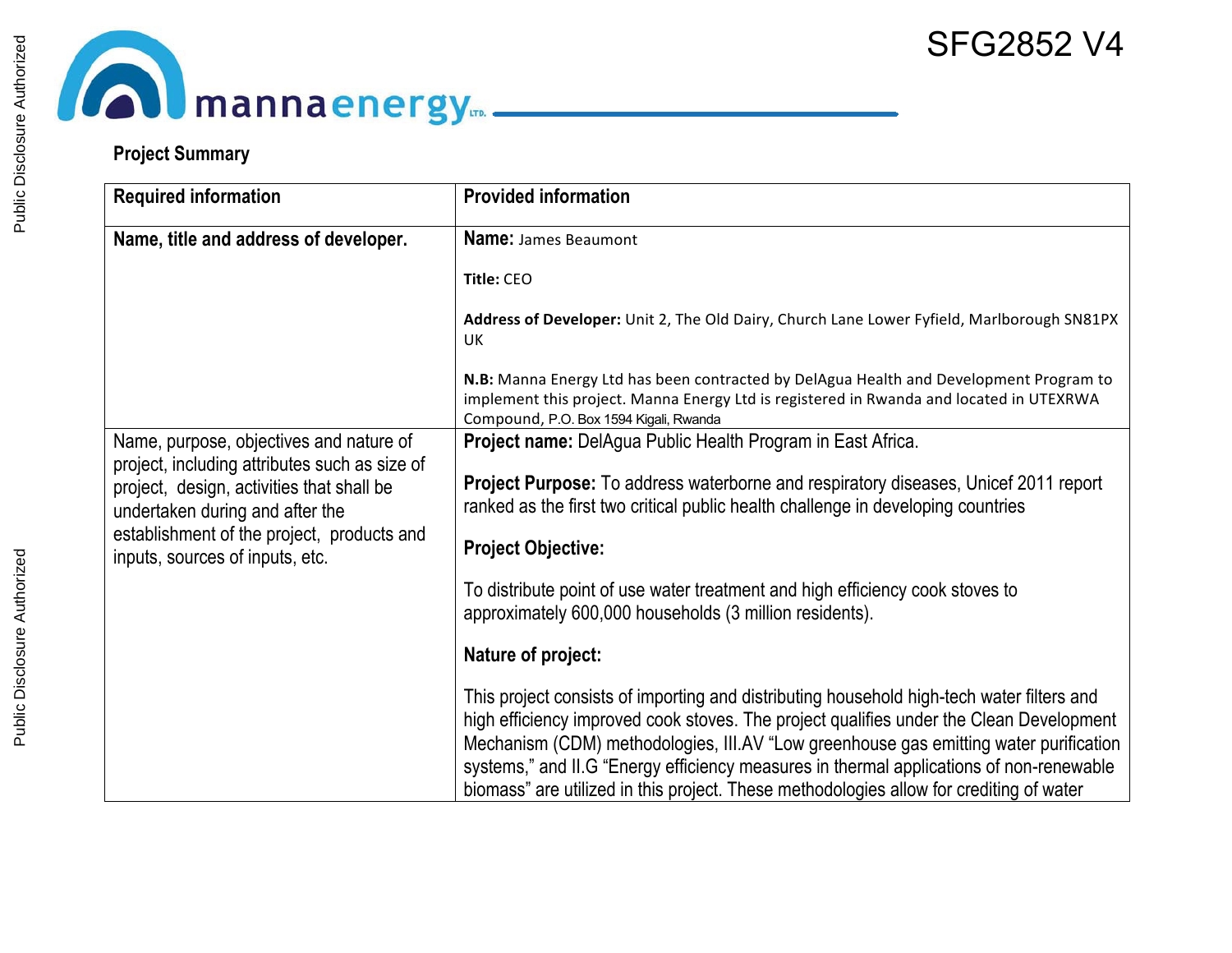treatment systems and improved cook stoves reducing the use of kerosene, LPG and nonrenewable biomass for boiling. These methodologies are applied through a Program of Activities (POA) and Certified Project Activities (CPA).

#### **Project Size:**

This project aims at covering all of the following districts in the Western Province: Rutsiro, Karongi, Ngororero, Nyamasheke, Nyabihu (excluding part of the district to the north of the Ruhengeri road), and Rubuvu (excluding part of the district to the north of the Ruhengeri road), and the following districts in the Southern Province: Nyaruguru, Nyamagabe, Muhanga, Ruhango, and in the Northern Province: Gakenke.

## **Design:**

The project is in partnership with the Government of Rwanda Ministry of Health and being developed by Manna Energy Limited, a social enterprise that pioneered carbon financed water treatment in Rwanda. The project is designed in such a way that it matches with existing health national programs such health care (Mutuel de Santé) and is implemented using health system under Maternal and Child Health Department of Ministry of Health.

## **Activities:**

DelAgua is currently developing this program, with a targeted validation by the end of 2012, and submitted for registration by January 1, 2013 at United Nations Framework Convention for Climate Change Secretariat.

DelAgua has completed a training program for Environmental Health Officers (EHO) and Community Health Workers (CHWs) in Western Province in both cookstove and water filter technologies, baseline survey enumeration and smartphone application for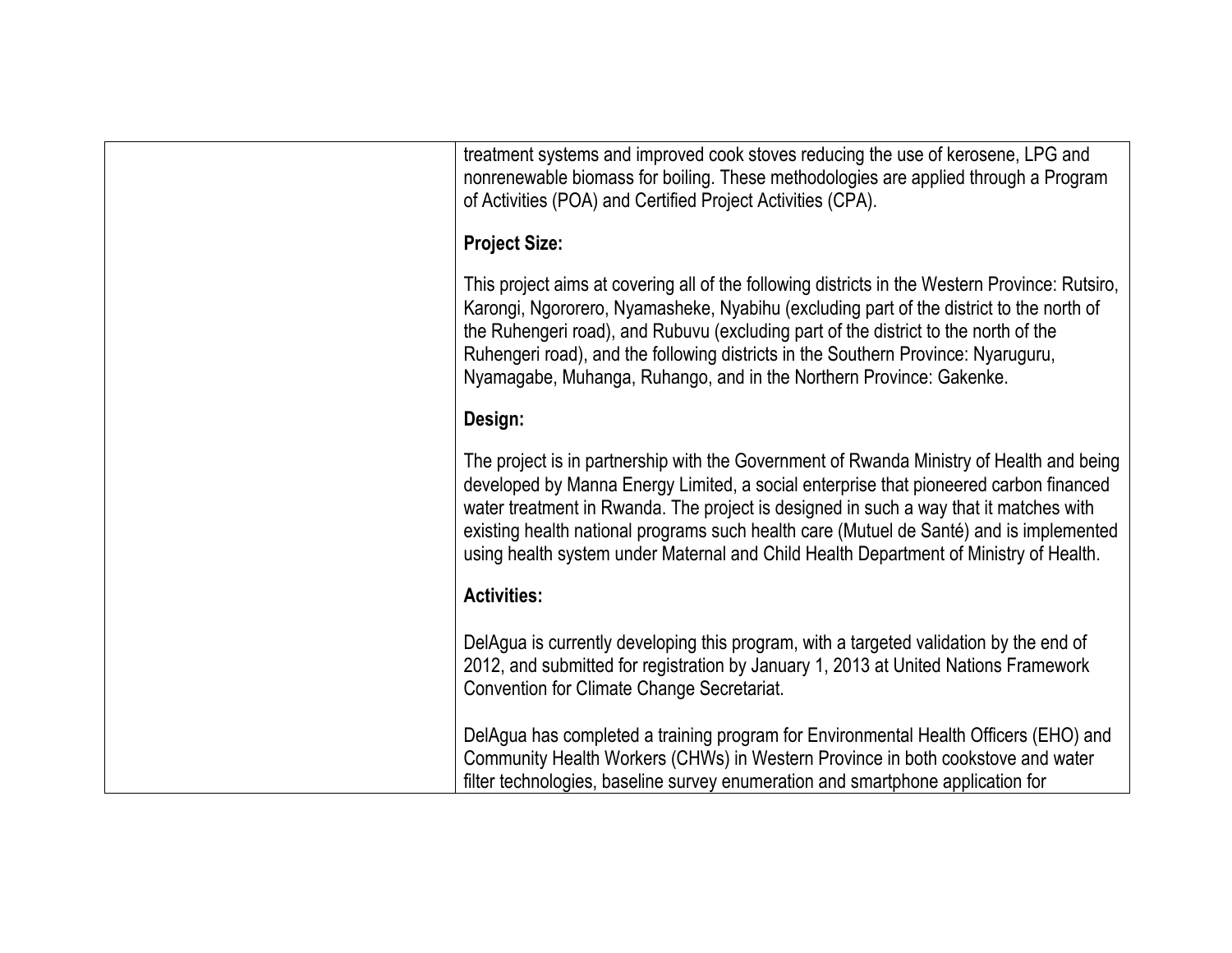| monitoring and follow up. CHWs and EHOs carried out a total of 400 baseline surveys<br>in all seven districts of Western Province.                                                                                                                                                                                                                                                                                                                                                                                                        |
|-------------------------------------------------------------------------------------------------------------------------------------------------------------------------------------------------------------------------------------------------------------------------------------------------------------------------------------------------------------------------------------------------------------------------------------------------------------------------------------------------------------------------------------------|
| The project trained CHWs have completed field performance trials (pilot) involving<br>education, training and deployment of cookstoves and water filters to 100 households in<br>Karongi District in Western Rwanda. CHWs and pilot end-users were present at the<br>stakeholder meeting to provide feedback on the program. The goal of the field<br>performance trial is to measure end-user uptake of products, test product efficiency and<br>determine effectiveness of distribution and the Community Health Worker education plan. |
| A second pilot of 2,000 households covering all districts in the program boundary is<br>scheduled for October 2012. The project will undergo registration as a regular cycle<br>project. Implementation of the second pilot will occur prior to registration. Emission<br>Reductions for the second pilot will be retroactively claimed from the date of the<br>distribution.                                                                                                                                                             |
| During full deployment of high efficiency improved cook stoves and high-tech household<br>water filters scheduled in July 2013, distribution centers will be established in each<br>program district. The same centers will be used for replacement of damaged stoves or<br>filters so that they can be sent to a contracted local recycling factory if any or channeled<br>back to manufacturer. All the stoves are designed from USA and assembled in China.<br>They will consequently be imported from China to Rwanda.                |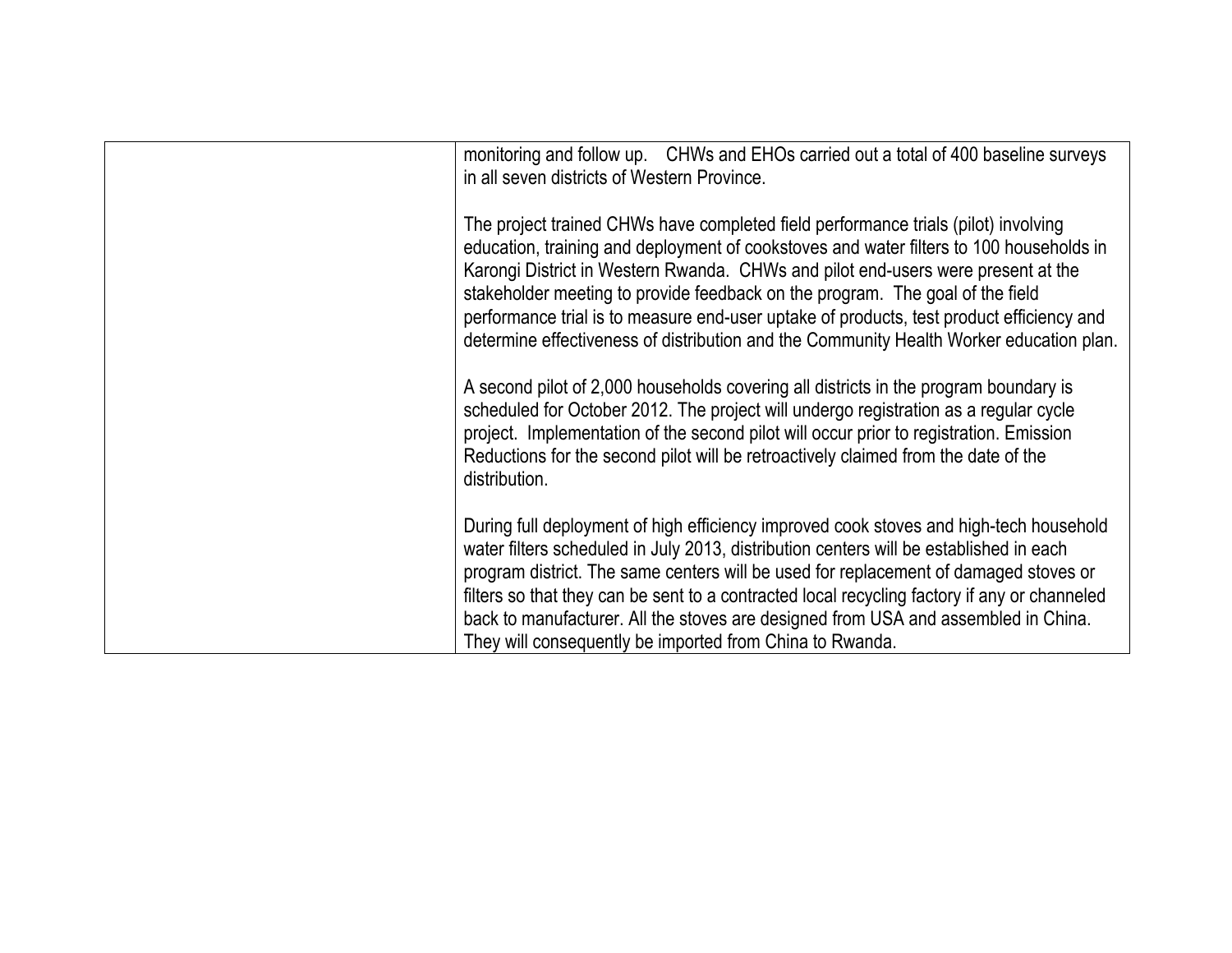| Description of the proposed project site and                                                                                                                                                           | Below is a map showing project boundaries. It                                                                                                                                                                                                                                                                                                                                                                                                                |
|--------------------------------------------------------------------------------------------------------------------------------------------------------------------------------------------------------|--------------------------------------------------------------------------------------------------------------------------------------------------------------------------------------------------------------------------------------------------------------------------------------------------------------------------------------------------------------------------------------------------------------------------------------------------------------|
| its surroundings and alternative sites, if any,                                                                                                                                                        | DelAgua Health Water and Energy Program                                                                                                                                                                                                                                                                                                                                                                                                                      |
| where the project is to be located.                                                                                                                                                                    | REMA                                                                                                                                                                                                                                                                                                                                                                                                                                                         |
| Description of how the proposed project and<br>its location conform to existing laws,<br>regulations and policies governing such<br>project and the use of the site/area proposed<br>for its location. | Since the project will import and distribute environmental friendly equipment, this<br>1.<br>project comply with both ministerial Order N° 004/2008 on Establishing the list of<br>works, activities and projects that have to undertake an environmental impact<br>assessment and the Ministerial Order N° 006/2008 on regulating importation and<br>exportation of ozone layer depleting substances, products and equipment<br>containing such substances. |